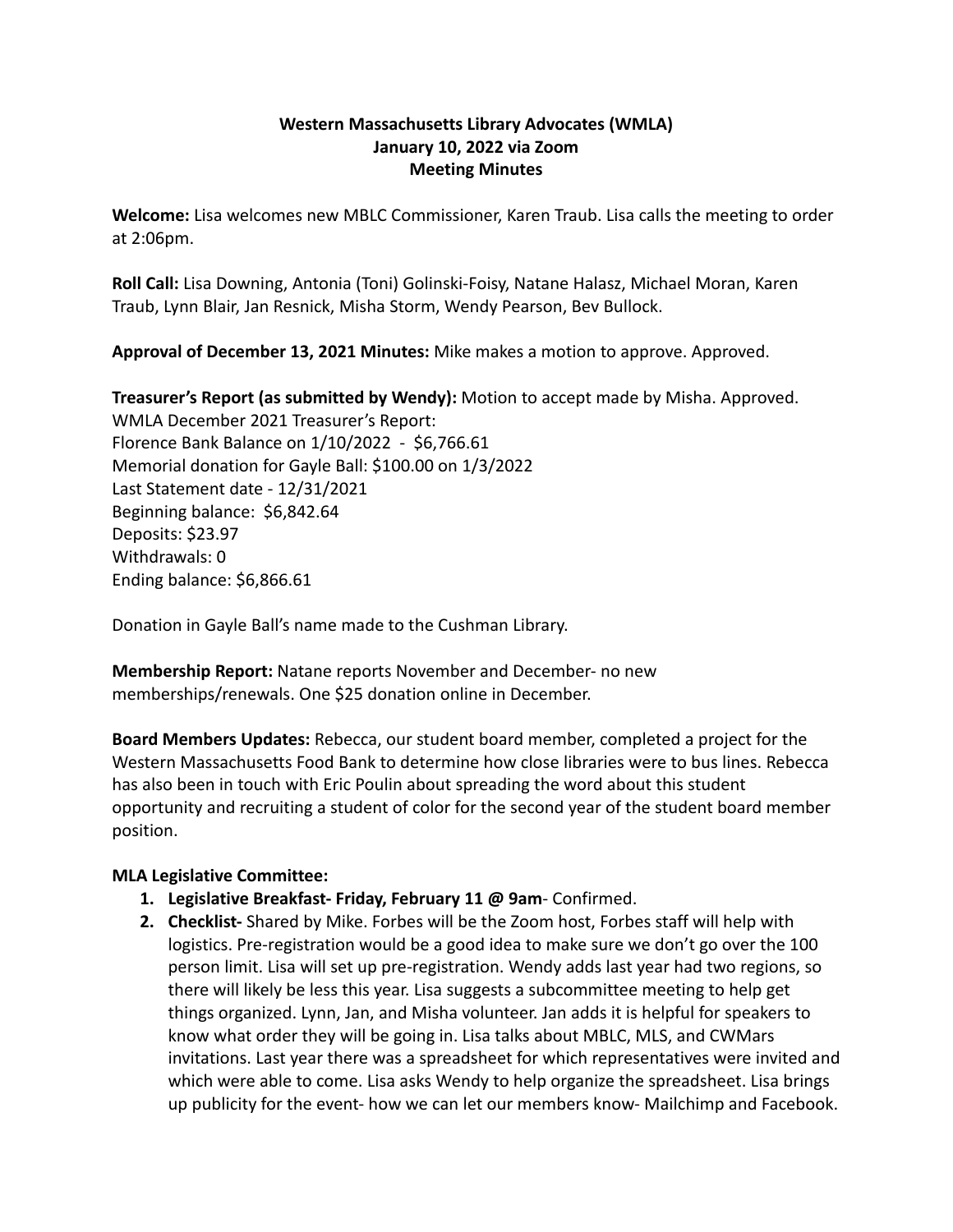Jan suggests we put an invitation to the WRMLS list. Misha adds we advertise on the website as well. We had also used Flipgrid last year. Wendy created one and is fine-tuning it and will get it out the board next week. Lisa brings up purchasing breakfast for the attending officials. Last year a few took us up on the offer. Wendy adds that it is a nice gesture. Lynn makes a motion to extend up to \$25 for breakfast for attending representatives. Mike seconds. Approved.

**MBLC:** Jan reports that she and Mary Kronholm attended the WMLA meetings to bring info to the MBLC. Last week, the MBLC accepted the revised MBLC bylaws- primarily taking out procedural items, making descriptions gender neutral. Procurement advisory committee assessing vendors for new contracts. Voted to suspend the open hour requirements from December-April 6. Two staff received citations for outstanding performance from Governor Baker- Uechi Ng and Paul Kissman. Karen adds that Lauren Stara and Andrea Bunker received a design award. Karen says she saw WMLA on Facebook which is how she got involved with the MBLC. Jan received a call from James Lonergan- there is no replacement for her yet so she will probably be on for a few more months.

**MLA Legislative Committee**: Lisa rounds back to Mike to see if he has any updates. Mike says the Worcester Public Library canceled their in person breakfast.

## **Membership Renewal Drive:**

**Why Join WMLA Activity-** Lisa and Natane talked about the Padlet activity. They decided they wanted to get things in order before we have a membership drive. Having our new logo would be ideal before we do a drive. Lisa would like to fix up our website as well. Natane adds that it doesn't feel like the right time to begin a membership drive. All of our documents and communications need a refresher first.

**New WMLA Logo:** Anna connected with a designer for our new logo. Anna wants to gather information from the board.

**Website Updates:** The WMLA website needs some updates. Misha has access to the website. The board contact needs updating, some new pictures are needed. The minutes need updating. Lynn offers to add the minutes if needed. Natane offers to help as well. Karen adds that she found two websites- one from Wordpress and one from Square- the Square is for collecting donations.

**Miscellaneous:** Lisa adds that she sent out the next meeting dates (posted below). We will have two more Monday meetings and then we will switch to Wednesdays.

## **Upcoming Meetings:**

Monday, February 14 @ 2pm Monday, March 14 @ 2pm Wednesday, April 13 @ 3pm Wednesday, May 11 @ 3pm Wednesday, June 8 @ 3pm